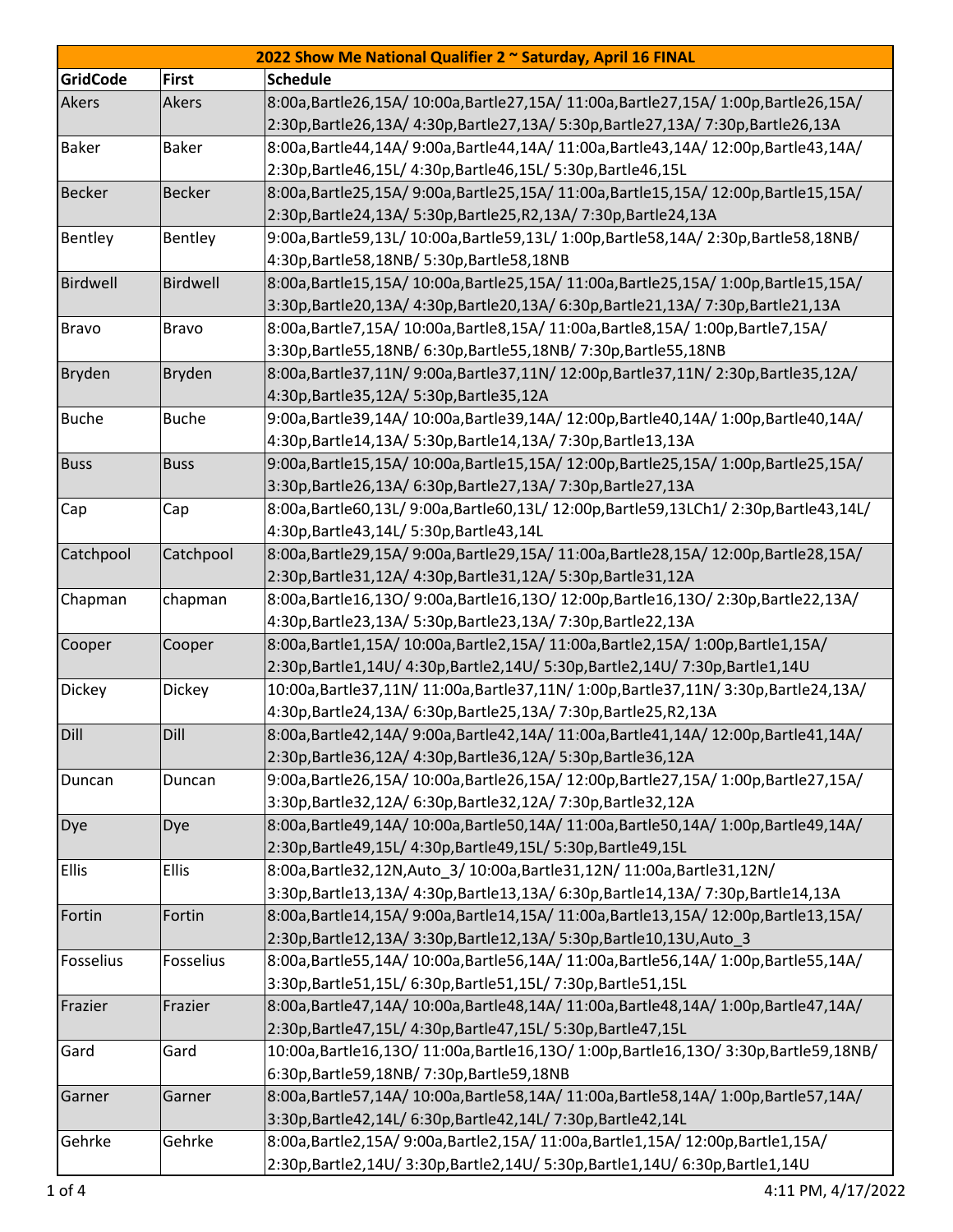| 2022 Show Me National Qualifier 2 ~ Saturday, April 16 FINAL |              |                                                                                   |  |  |  |
|--------------------------------------------------------------|--------------|-----------------------------------------------------------------------------------|--|--|--|
| <b>GridCode</b>                                              | <b>First</b> | <b>Schedule</b>                                                                   |  |  |  |
| Gonzalez                                                     | Gonzalez     | 8:00a,Bartle28,15A/ 10:00a,Bartle29,15A/ 11:00a,Bartle29,15A/ 1:00p,Bartle28,15A/ |  |  |  |
|                                                              |              | 3:30p, Bartle 33, 12A/ 6:30p, Bartle 33, 12A/ 7:30p, Bartle 33, 12A               |  |  |  |
| Goodall                                                      | Goodall      | 9:00a,Bartle7,15A/ 10:00a,Bartle7,15A/ 12:00p,Bartle8,15A/ 1:00p,Bartle8,15A/     |  |  |  |
|                                                              |              | 3:30p,Bartle9,13U/ 4:30p,Bartle9,13U/ 6:30p,Bartle8,13U/ 7:30p,Bartle8,13U        |  |  |  |
| Gunter                                                       | Gunter       | 8:00a,Bartle43,14A/ 10:00a,Bartle44,14A/ 11:00a,Bartle44,14A/ 1:00p,Bartle43,14A/ |  |  |  |
|                                                              |              | 2:30p, Bartle 25, R2, 13A/ 3:30p, Bartle 25, 13A/ 5:30p, Bartle 25, 13A/          |  |  |  |
|                                                              |              | 6:30p, Bartle 25, R2, 13A / 7:30p, Bartle 25, 13A                                 |  |  |  |
| Guo                                                          | Guo          | 8:00a,Bartle53,14A/ 10:00a,Bartle54,14A/ 11:00a,Bartle54,14A/ 1:00p,Bartle53,14A/ |  |  |  |
|                                                              |              | 2:30p, Bartle 53, 15L/ 4:30p, Bartle 53, 15L/ 5:30p, Bartle 53, 15L               |  |  |  |
| Hernandez                                                    | Hernandez    | 8:00a,Bartle6,15A/ 9:00a,Bartle6,15A/ 11:00a,Bartle5,15A/ 12:00p,Bartle5,15A/     |  |  |  |
|                                                              |              | 2:30p,Bartle4,14U/ 3:30p,Bartle4,14U/ 5:30p,Bartle3,14U/ 6:30p,Bartle3,14U        |  |  |  |
| Hiemke                                                       | Hiemke       | 8:00a,Bartle17,13O/9:00a,Bartle17,13O/12:00p,Bartle17,13O/2:30p,Bartle23,13A/     |  |  |  |
|                                                              |              | 3:30p, Bartle 23, 13A/ 5:30p, Bartle 22, 13A/ 6:30p, Bartle 22, 13A               |  |  |  |
| Holstine                                                     | Holstine     | 2:30p,Bartle44,14L/3:30p,Bartle44,14L/4:30p,Bartle44,14L/6:30p,Bartle44,14LX1/    |  |  |  |
|                                                              |              | 7:30p, Bartle 44, 14LX3                                                           |  |  |  |
| Hormazabal                                                   | Hormazabal   | 8:00a,Bartle4,15A/ 9:00a,Bartle4,15A/ 11:00a,Bartle3,15A/ 12:00p,Bartle3,15A/     |  |  |  |
|                                                              |              | 3:30p,Bartle3,14U/ 4:30p,Bartle3,14U/ 6:30p,Bartle4,14U/ 7:30p,Bartle4,14U        |  |  |  |
| <b>Hupf</b>                                                  | Hupf         | 8:00a,Bartle46,14A/9:00a,Bartle46,14A/11:00a,Bartle45,14A/12:00p,Bartle45,14A/    |  |  |  |
|                                                              |              | 2:30p, Bartle 38, 12A/ 4:30p, Bartle 38, 12A/ 5:30p, Bartle 38, 12A               |  |  |  |
| Hutson                                                       | Hutson       | 9:00a,Bartle1,15A/ 10:00a,Bartle1,15A/ 12:00p,Bartle2,15A/ 1:00p,Bartle2,15A/     |  |  |  |
|                                                              |              | 3:30p, Bartle 57, 18NB/ 6:30p, Bartle 57, 18NB/ 7:30p, Bartle 57, 18NB            |  |  |  |
| lehl                                                         | lehl         | 8:00a,Bartle12,15A/9:00a,Bartle12,15A/11:00a,Bartle11,15A/12:00p,Bartle11,15A/    |  |  |  |
|                                                              |              | 2:30p,Bartle28,13A/ 4:30p,Bartle30,12A/ 5:30p,Bartle30,12A/ 7:30p,Bartle28,13A    |  |  |  |
| Jett                                                         | Jett         | 8:00a,Bartle13,15A/ 10:00a,Bartle14,15A/ 11:00a,Bartle14,15A/ 1:00p,Bartle13,15A/ |  |  |  |
|                                                              |              | 2:30p, Bartle 56, 18NB/ 4:30p, Bartle 56, 18NB/ 5:30p, Bartle 56, 18NB            |  |  |  |
| Johannsen                                                    | Johannsen    | 9:00a,Bartle43,14A/ 10:00a,Bartle43,14A/ 12:00p,Bartle44,14A/ 1:00p,Bartle44,14A/ |  |  |  |
|                                                              |              | 3:30p, Bartle41, 14L/ 6:30p, Bartle41, 14L/ 7:30p, Bartle41, 14L                  |  |  |  |
| Johnson                                                      | Johnson      | 8:00a,Bartle5,15A/ 10:00a,Bartle6,15A/ 11:00a,Bartle6,15A/ 1:00p,Bartle5,15A/     |  |  |  |
|                                                              |              | 2:30p, Bartle 5, 14U, Auto_3/4:30p, Bartle 7, 13U/5:30p, Bartle 7, 13U            |  |  |  |
| JohnstonJ                                                    | Johnston     | 8:00a,Bartle56,14A/9:00a,Bartle56,14A/11:00a,Bartle55,14A/12:00p,Bartle55,14A/    |  |  |  |
|                                                              |              | 2:30p, Bartle 54, 18NB/ 4:30p, Bartle 54, 18NB/ 5:30p, Bartle 54, 18NB            |  |  |  |
| JohnstonL                                                    | Johnston     | 9:00a,Bartle33,12N/10:00a,Bartle33,12N/12:00p,Bartle34,12N/1:00p,Bartle34,12N/    |  |  |  |
|                                                              |              | 2:30p, Bartle 34, 12A/ 4:30p, Bartle 34, 12A/ 5:30p, Bartle 34, 12A               |  |  |  |
| Keeney                                                       | Keeney       | 8:00a,Bartle41,14A/10:00a,Bartle42,14A/11:00a,Bartle42,14A/1:00p,Bartle41,14A/    |  |  |  |
|                                                              |              | 2:30p, Bartle60, 18NB/ 3:30p, Bartle60, 18NB/ 5:30p, Bartle61, 18NB, Auto 3       |  |  |  |
| KileyB                                                       | Kiley        | 8:00a,Bartle54,14A/9:00a,Bartle54,14A/11:00a,Bartle53,14A/12:00p,Bartle53,14A/    |  |  |  |
|                                                              |              | 2:30p,Bartle50,15L/ 4:30p,Bartle50,15L/ 5:30p,Bartle50,15L                        |  |  |  |
| <b>KileyS</b>                                                | Kiley        | 8:00a,Bartle48,14A/9:00a,Bartle48,14A/11:00a,Bartle47,14A/12:00p,Bartle47,14A/    |  |  |  |
|                                                              |              | 3:30p, Bartle 36, 12A/ 6:30p, Bartle 36, 12A/ 7:30p, Bartle 36, 12A               |  |  |  |
| Kirlin                                                       | Kirlin       | 8:00a,Bartle52,14A/ 9:00a,Bartle52,14A/ 11:00a,Bartle51,14A/ 12:00p,Bartle51,14A/ |  |  |  |
|                                                              |              | 2:30p,Bartle51,15L/ 4:30p,Bartle51,15L/ 5:30p,Bartle51,15L                        |  |  |  |
| Klassen                                                      | Klassen      | 9:30a, Bartle 32, 12N, Auto_3/ 12:00p, Bartle 31, 12N/ 1:00p, Bartle 31, 12N/     |  |  |  |
|                                                              |              | 3:30p,Bartle47,15L/ 6:30p,Bartle47,15L/ 7:30p,Bartle47,15L                        |  |  |  |
| Knuth                                                        | Knuth        | 9:00a,Bartle13,15A/10:00a,Bartle13,15A/12:00p,Bartle14,15A/1:00p,Bartle14,15A/    |  |  |  |
|                                                              |              | 3:30p, Bartle 38, 12A/ 6:30p, Bartle 38, 12A/ 7:30p, Bartle 38, 12A               |  |  |  |
| Koch                                                         | Koch         | 8:00a,Bartle62,13L/9:00a,Bartle62,13L/12:00p,Bartle61,13LCh2/3:30p,Bartle37,12A/  |  |  |  |
|                                                              |              | 6:30p, Bartle 37, 12A / 7:30p, Bartle 37, 12A                                     |  |  |  |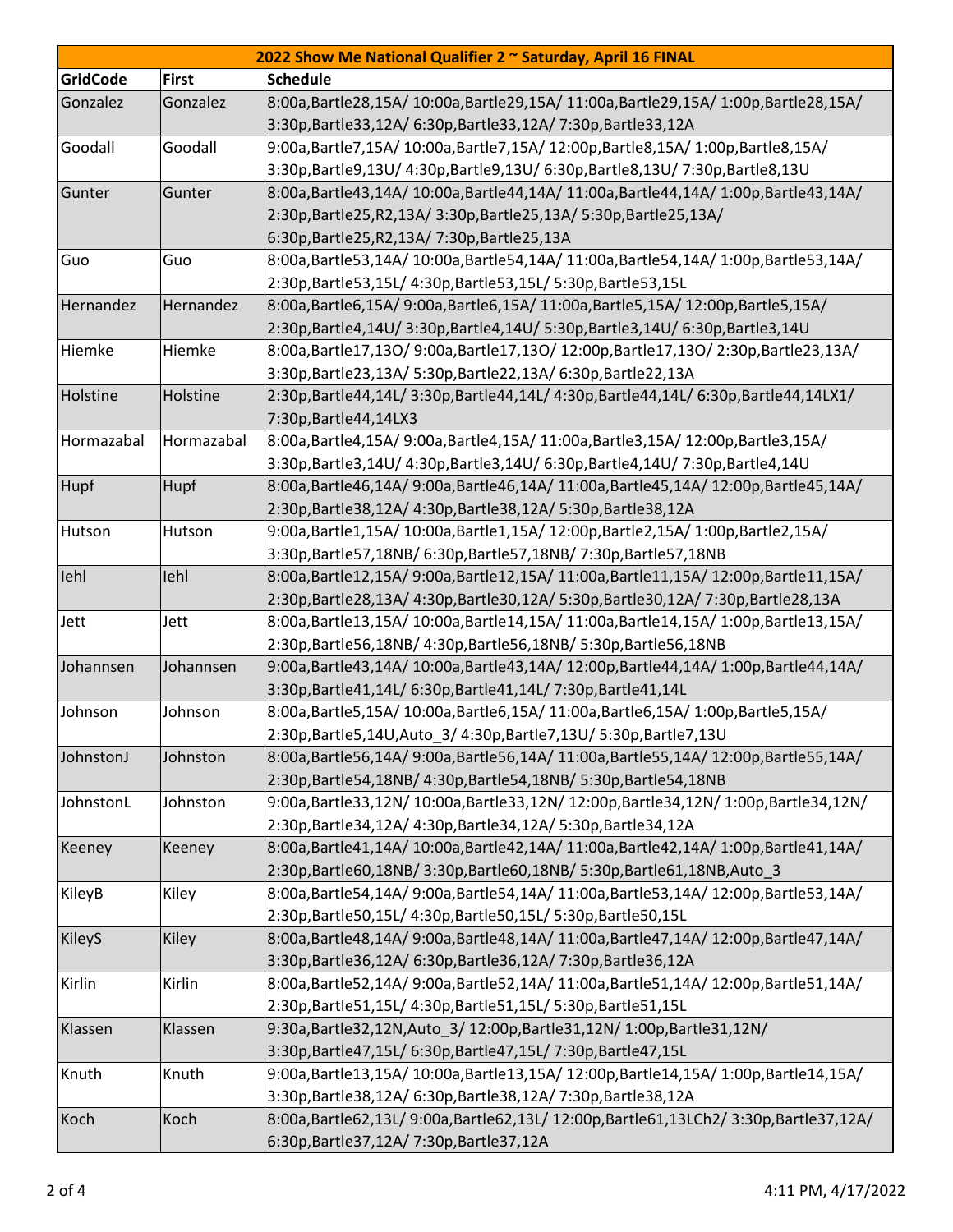| 2022 Show Me National Qualifier 2 ~ Saturday, April 16 FINAL |                      |                                                                                     |  |  |
|--------------------------------------------------------------|----------------------|-------------------------------------------------------------------------------------|--|--|
| <b>GridCode</b>                                              | <b>First</b>         | <b>Schedule</b>                                                                     |  |  |
| Kreul                                                        | Kreul                | 8:00a,Bartle39,14A/10:00a,Bartle40,14A/11:00a,Bartle40,14A/3:30p,Bartle35,12A/      |  |  |
|                                                              |                      | 6:30p, Bartle 35, 12A / 7:30p, Bartle 35, 12A                                       |  |  |
| Krivohlavek                                                  | Krivohlavek          | 8:00a,Bartle19,14O/9:00a,Bartle19,14O/12:00p,Bartle19,14O/2:30p,Bartle21,13A/       |  |  |
|                                                              |                      | 3:30p,Bartle21,13A/ 5:30p,Bartle20,13A/ 6:30p,Bartle20,13A                          |  |  |
| Kulas                                                        | Kulas                | 9:00a,Bartle11,15A/10:00a,Bartle11,15A/12:00p,Bartle12,15A/1:00p,Bartle12,15A/      |  |  |
|                                                              |                      | 4:00p,Bartle61,18NB,Auto_3/ 6:30p,Bartle60,18NB/ 7:30p,Bartle60,18NB                |  |  |
| Le                                                           | Le                   | 8:00a,Bartle51,14A/ 10:00a,Bartle52,14A/ 11:00a,Bartle52,14A/ 1:00p,Bartle51,14A/   |  |  |
|                                                              |                      | 3:30p,Bartle28,13A/ 4:30p,Bartle28,13A/ 6:30p,Bartle30,12A/ 7:30p,Bartle30,12A      |  |  |
| Lopez                                                        | Lopez                | 8:00a,Bartle18,14O/9:00a,Bartle18,14O/12:00p,Bartle18,14O/2:30p,Bartle20,13A/       |  |  |
|                                                              |                      | 4:30p,Bartle21,13A/ 5:30p,Bartle21,13A/ 7:30p,Bartle20,13A                          |  |  |
| MahadevC                                                     | Mahadev              | 9:00a,Bartle57,14A/10:00a,Bartle57,14A/12:00p,Bartle58,14A/3:30p,Bartle58,18NB/     |  |  |
|                                                              |                      | 6:30p, Bartle 58, 18NB/ 7:30p, Bartle 58, 18NB                                      |  |  |
| MahadevP                                                     | Mahadev              | 8:00a,Bartle61,13L/ 10:00a,Bartle62,13L/ 1:00p,Bartle61,13LCh5/ 3:30p,Bartle22,13A/ |  |  |
|                                                              |                      | 4:30p,Bartle22,13A/ 6:30p,Bartle23,13A/ 7:30p,Bartle23,13A                          |  |  |
| Mahoney                                                      | Mahoney              | 9:00a,Bartle45,14A/ 10:00a,Bartle45,14A/ 12:00p,Bartle46,14A/ 1:00p,Bartle46,14A/   |  |  |
|                                                              |                      | 3:30p,Bartle46,15L/ 6:30p,Bartle46,15L/ 7:30p,Bartle46,15L                          |  |  |
| Marcelino                                                    | Marcelino            | 9:00a,Bartle47,14A/ 10:00a,Bartle47,14A/ 12:00p,Bartle48,14A/ 1:00p,Bartle48,14A/   |  |  |
|                                                              |                      | 3:30p, Bartle 48, 15L/ 6:30p, Bartle 48, 15L/ 7:30p, Bartle 48, 15L                 |  |  |
| Martin                                                       | Martin               | 8:00a,Bartle36,11N/9:00a,Bartle36,11N/12:00p,Bartle36,11N/2:30p,Bartle30,12A/       |  |  |
|                                                              |                      | 3:30p, Bartle 30, 12A / 5:30p, Bartle 28, 13A / 6:30p, Bartle 28, 13A               |  |  |
| Matos                                                        | <b>Matos Torres</b>  | 8:00a,Bartle10,15A/ 9:00a,Bartle10,15A/ 11:00a,Bartle9,15A/ 12:00p,Bartle9,15A/     |  |  |
|                                                              |                      | 2:30p,Bartle8,13U/ 3:30p,Bartle8,13U/ 5:30p,Bartle9,13U/ 6:30p,Bartle9,13U          |  |  |
| Mercado                                                      | Mercado              | 10:00a,Bartle35,11N/11:00a,Bartle35,11N/1:00p,Bartle35,11N/3:30p,Bartle39,14L/      |  |  |
|                                                              | Rivera               | 6:30p, Bartle 39, 14L/ 7:30p, Bartle 39, 14L                                        |  |  |
| Munsterman                                                   | Munsterman           | 9:00a,Bartle49,14A/ 10:00a,Bartle49,14A/ 12:00p,Bartle50,14A/ 1:00p,Bartle50,14A/   |  |  |
|                                                              |                      | 3:30p,Bartle50,15L/ 6:30p,Bartle50,15L/ 7:30p,Bartle50,15L                          |  |  |
| <b>Myers</b>                                                 | <b>Myers</b>         | 9:00a,Bartle51,14A/10:00a,Bartle51,14A/12:00p,Bartle52,14A/1:00p,Bartle52,14A/      |  |  |
|                                                              |                      | 3:30p,Bartle49,15L/ 6:30p,Bartle49,15L/ 7:30p,Bartle49,15L                          |  |  |
| Nicholson                                                    | Nicholson            | 9:00a,Bartle9,15A/ 10:00a,Bartle9,15A/ 12:00p,Bartle10,15A/ 1:00p,Bartle10,15A/     |  |  |
|                                                              |                      | 3:30p,Bartle1,14U/ 4:30p,Bartle1,14U/ 6:30p,Bartle2,14U/ 7:30p,Bartle2,14U          |  |  |
| Ortiz                                                        | Ortiz Boria          | 9:00a,Bartle3,15A/ 10:00a,Bartle3,15A/ 12:00p,Bartle4,15A/ 1:00p,Bartle4,15A/       |  |  |
|                                                              |                      | 4:00p, Bartle 5, 14U, Auto_3/ 6:30p, Bartle 7, 13U/ 7:30p, Bartle 7, 13U            |  |  |
| Perez                                                        | Perez-               | 9:00a,Bartle5,15A/ 10:00a,Bartle5,15A/ 12:00p,Bartle6,15A/ 1:00p,Bartle6,15A/       |  |  |
|                                                              | Marrero              | 4:00p, Bartle10, 13U, Auto_3/ 6:30p, Bartle12, 13A / 7:30p, Bartle12, 13A           |  |  |
| RiveraJoel                                                   | Rivera               | 10:00a,Bartle17,13O/11:00a,Bartle17,13O/1:00p,Bartle17,13O/2:30p,Bartle55,18NB/     |  |  |
|                                                              |                      | 4:30p, Bartle 55, 18NB/ 5:30p, Bartle 55, 18NB                                      |  |  |
| RiveraJorge                                                  | Rivera               | 8:00a,Bartle31,12N/9:00a,Bartle31,12N/11:00a,Bartle32,12N,Auto_3/                   |  |  |
|                                                              |                      | 2:30p, Bartle 57, 18NB/ 4:30p, Bartle 57, 18NB/ 5:30p, Bartle 57, 18NB              |  |  |
| RiveraM                                                      | <b>Rivera Nieves</b> | 8:00a,Bartle34,12N/9:00a,Bartle34,12N/11:00a,Bartle33,12N/12:00p,Bartle33,12N/      |  |  |
|                                                              |                      | 2:30p,Bartle32,12A/ 4:30p,Bartle32,12A/ 5:30p,Bartle32,12A                          |  |  |
| Routsong                                                     | Routsong             | 10:00a,Bartle18,14O/11:00a,Bartle18,14O/1:00p,Bartle18,14O/3:30p,Bartle56,18NB/     |  |  |
|                                                              |                      | 6:30p, Bartle 56, 18NB/ 7:30p, Bartle 56, 18NB                                      |  |  |
| Salmen                                                       | Salmen               | 8:00a,Bartle8,15A/ 9:00a,Bartle8,15A/ 11:00a,Bartle7,15A/ 12:00p,Bartle7,15A/       |  |  |
|                                                              |                      | 2:30p, Bartle 7, 13U/ 3:30p, Bartle 7, 13U/ 5:30p, Bartle 5, 14U, Auto_3            |  |  |
| Scannell                                                     | Scannell             | 9:00a,Bartle28,15A/ 10:00a,Bartle28,15A/ 12:00p,Bartle29,15A/ 1:00p,Bartle29,15A/   |  |  |
|                                                              |                      | 3:30p,Bartle31,12A/ 6:30p,Bartle31,12A/ 7:30p,Bartle31,12A                          |  |  |
| Sepulveda                                                    | Sepulveda            | 8:00a,Bartle9,15A/ 10:00a,Bartle10,15A/ 11:00a,Bartle10,15A/ 1:00p,Bartle9,15A/     |  |  |
|                                                              |                      | 2:30p,Bartle9,13U/ 4:30p,Bartle8,13U/ 5:30p,Bartle8,13U/ 7:30p,Bartle9,13U          |  |  |